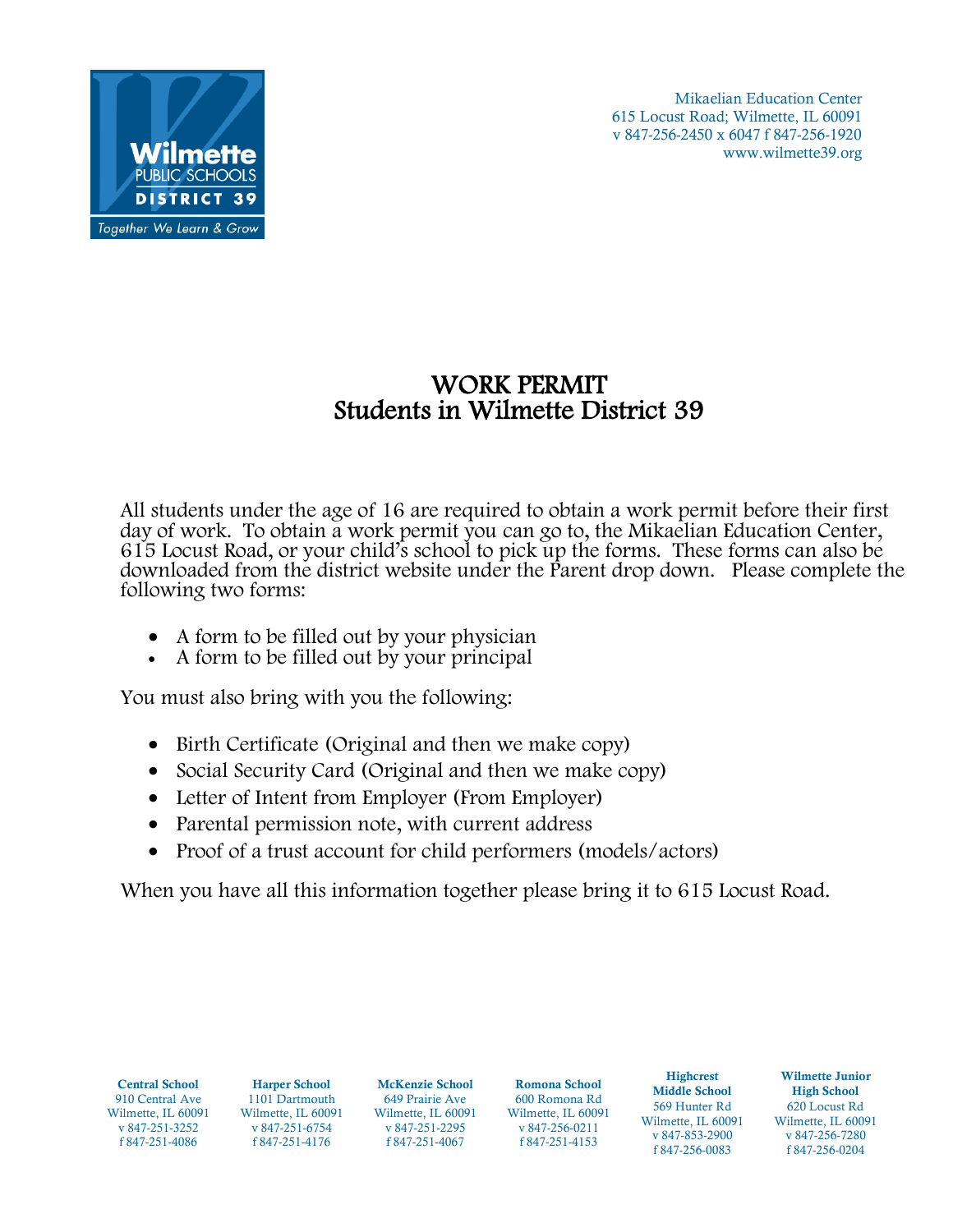## **STATE OF ILLINOIS** DEPARTMENT OF LABOR CERTIFICATE OF PHYSICAL FITNESS Required by Section 12 of the Child Labor Law, 820 ILCS 205/1-22

| Name                                                                                                                                                                                                                           |                              |      |
|--------------------------------------------------------------------------------------------------------------------------------------------------------------------------------------------------------------------------------|------------------------------|------|
|                                                                                                                                                                                                                                |                              |      |
| Sex___________________________Color of Eyes___________________________Color of Hair___________________________                                                                                                                 |                              |      |
| Name of Employer experience and the contract of the contract of the contract of the contract of the contract of the contract of the contract of the contract of the contract of the contract of the contract of the contract o |                              |      |
|                                                                                                                                                                                                                                |                              |      |
|                                                                                                                                                                                                                                |                              |      |
|                                                                                                                                                                                                                                |                              |      |
| Name of Examiner                                                                                                                                                                                                               | <b>Signature of Examiner</b> | Date |

IL 452-0099 (6/95)

 $\sim$ 

J.

Signature of Examiner This form is furnished by the Department of Labor, or may be reproduced.

 $\sim 10^{-10}$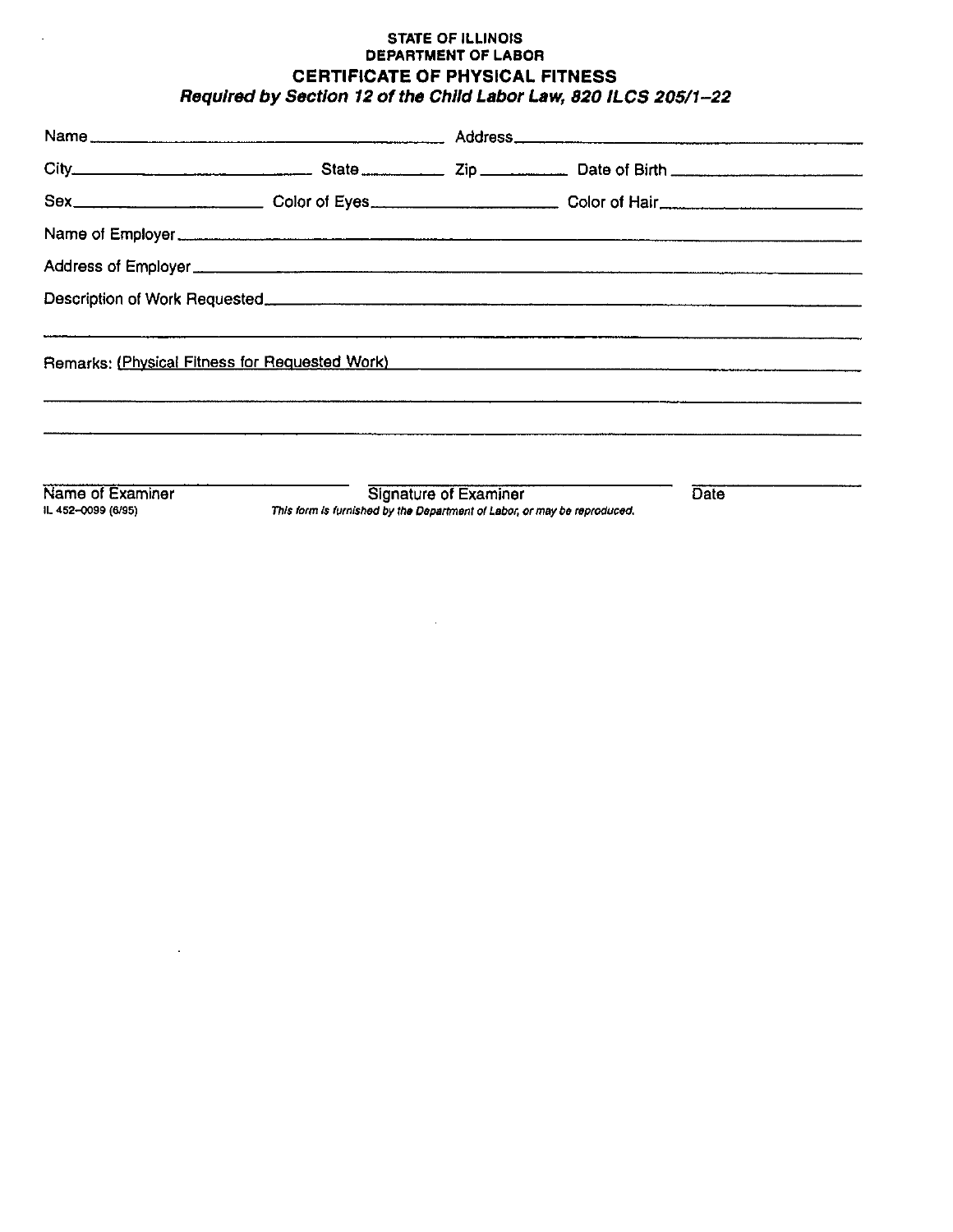## Principal's Statement to Issuing Officer As Required by Section 12-3<br>Child Labor Law of Illinois in Effect June 30, 1947

| (Address of Minor)<br>$\ddot{\phantom{1}}$                                                                                                                                                                         | permitting employment outside of school hours. The school records disclose that above-named minor was born                                                                                                |
|--------------------------------------------------------------------------------------------------------------------------------------------------------------------------------------------------------------------|-----------------------------------------------------------------------------------------------------------------------------------------------------------------------------------------------------------|
| (Father)<br>certificate be issued for present employment.                                                                                                                                                          | (Mother)<br>According to the school records, above-named minor is making satisfactory progress; therefore, I recommend an employment                                                                      |
| MINOR, PLEASE NOTE: EMPLOYMENT CERTIFICATES ARE ISSUED<br>BY CITY AND COUNTY SUPERINTENDENTS OF SCHOOLS OR THEIR<br>DULY AUTHORIZED AGENTS IN EACH SCHOOL DISTRICT.                                                | PRINCIPAL PRINCIPAL<br>By                                                                                                                                                                                 |
| NOTE:<br>NECESSARY EMPLOYMENT CERTIFICATE AS REQUIRED BY LAW.<br>SARY TO MEET LOCAL CONDITIONS.<br>the contract of the contract of the contract of the contract of the contract of the contract of the contract of | THIS IS NOT AN EMPLOYMENT CERTIFICATE BUT SHOULD BE DELIVERED TO THE ISSUING OFFICER WHO WILL ISSUE<br>THIS FORM MAY BE REPRODUCED BY LOCAL SCHOOL AUTHORITIES AND ADDITIONAL INFORMATION ADDED IF NECES- |

ILLINOIS DEPARTMENT OF LABOR 160 N. LASALLE, STE. C-1300 CHICAGO, IL 60601

 $\sim 10$ 

 $\sim 10^6$